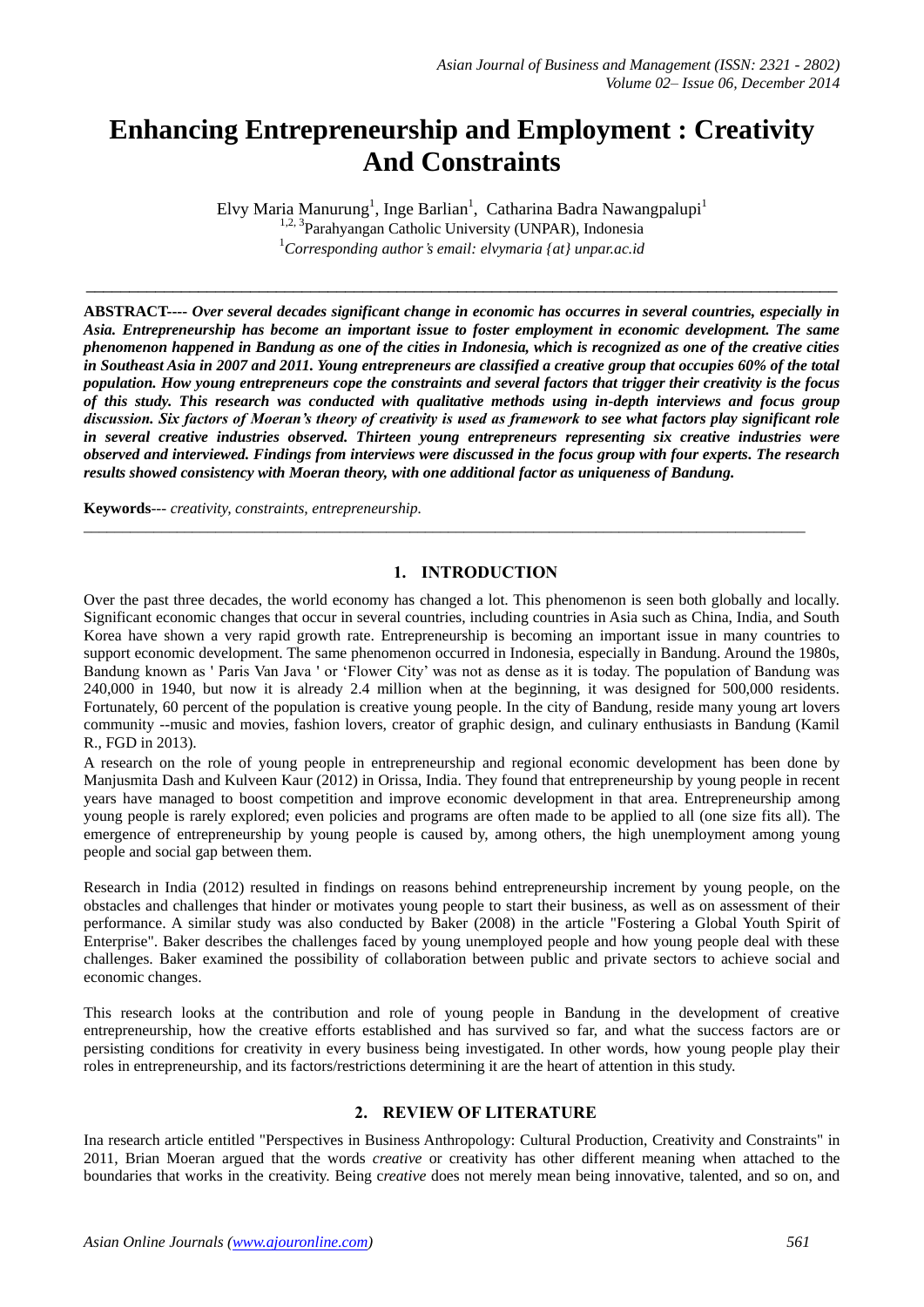occurring in an empty space with in the absence of process. Moeran emphasized that creativity in cultural products is limited by a number of factors and the agreements in each and has to do with the social system in which the creative process (lasting cultural products) happens, it becomes important to study.

Moeran found six limiting and challenging factors in creative process, namely: (i) the materials and techniques/technologies utilized, (ii) the time to produce the product, (iii) the place where the product is made, (iv) the social environment and the people involved in the process, (v) the aesthetic or representational held/recognized, and (vi) the availability of funds which functions as economic constraint. In short, Moeran tried to reveal creative process that occurs in business ethnography which varies in the form of the cultural products.

Creativity is unique, but the impact can be devastating not only to the way-habit-patterns of human life socially, culturally and politically, but also on the economic growth of the nation. The term *creative* appeared around 2001 when John Howkins argued that new economy has emerged around creative industries controlled by the law of intellectual property such as patent, copyright, trademark, royalties, and design. The creative era focuses on the creation and exploitation of intellectual property such as works of art, movie and TV programs, software, games, or fashion design, and includes creative services such as advertising companies, publishing, and design. Creative era arrived in the third millennium wave which was characterized by increased prosperity and by emerging new needs to find meaning when experiencing and consuming goods/services. Design workers are now replacing the knowledge workers to produce goods and services with full meaning and uniqueness (Simatupang T., 2007, 2010).

In Indonesia, the creative industries, according to the Ministry of Trade of Indonesia (2007), are recognized as follows: "*Creative industries are derived from the utilization of creativity, skills and talents of individuals to create wealth and jobs"***.** 

Based on data from the Ministry of Commerce, the gross value added of creative industry sector increased significantly from IDR 256,848 billion in 2006 to IDR 297,557 billion in 2007 and in 2008 achieved IDR 360,663 billion. These data shows the development of positive national creative industries. Creative Industries sector contributes 7.8% or IDR 235,633 billion to national GDP, the 6th in rank, higher than the average contribution of the construction sector, finance, real estate and business services, transport and communications and electrical power, gas and cleanwater.

## **3. RESEARCH METHODOLOGY**

The research was conducted with qualitative methods, using in-depth interviews and observations of young creative entrepreneurs (*creative entrepreneur*) selected from some sector of creative business. Interviews were conducted to the selected young entrepreneurs to explore the business profiles, reasons behind their involvement in the business, as well as the dominant factors that pushed and limited the creative process.

There are six creative sub-sectors observed, namely : (1) fashion, (2) handcrafts, (3) product design, (4) music, (5) movie, and (6) culinary; and eleven informants have been interviewed. In addition, focused group discussions have conducted with four experts in April and December 2013.

# **4. RESULT AND DISCUSSION**

Based on observations and interviews, a description of the characteristics of each sub-sectors describe as follows:

| I assiton Group. R.L., R.p.C., and Aivi.       |                                                              |                                                                                     |                                              |  |
|------------------------------------------------|--------------------------------------------------------------|-------------------------------------------------------------------------------------|----------------------------------------------|--|
|                                                | "RL"                                                         | "RpC"                                                                               | "AM"                                         |  |
| <b>Field of Business-Sector</b>                | <b>Boutique of Moslem clothings</b>                          | Boutique of Moslem clothings                                                        | Purse, Backpack and Wallet                   |  |
| <b>Age of the Business</b>                     | 10 years                                                     | 5 years                                                                             | 4 years                                      |  |
| <b>Place of business</b>                       | Living house                                                 | Living house                                                                        | Rent room                                    |  |
| Owner and age                                  | Lenny Puspadewi<br>(40's)                                    | Antik Bintari<br>(40)                                                               | Aditya<br>(20's)                             |  |
| <b>Owner's education</b>                       | Master of Political Science                                  | Master of Development Study                                                         | Bachelor of Product Design                   |  |
| <b>Amount of employee</b>                      | People                                                       | 5 people                                                                            | 2 people                                     |  |
| <b>Production System+</b><br><b>Marketing</b>  | Human intensified, sewing<br>machine+ information technology | Human intensified, sewing<br>machine+ information technology information technology | Human intensified, sewing machine+           |  |
| Organization and<br><b>Management</b>          | Run by owner with the help of<br>husband and employee        | Run by oneself, with the help of<br>older sister and daughter                       | Run by oneself, with the help of<br>employee |  |
| <b>Material Resource</b>                       | Local, International                                         | Local, International                                                                | Local                                        |  |
| <b>Target and Orientation of</b><br>the Market | Middle-High to High Class                                    | Middle-High                                                                         | Middle-High                                  |  |

Fashion Group . RL, RpC, and AM.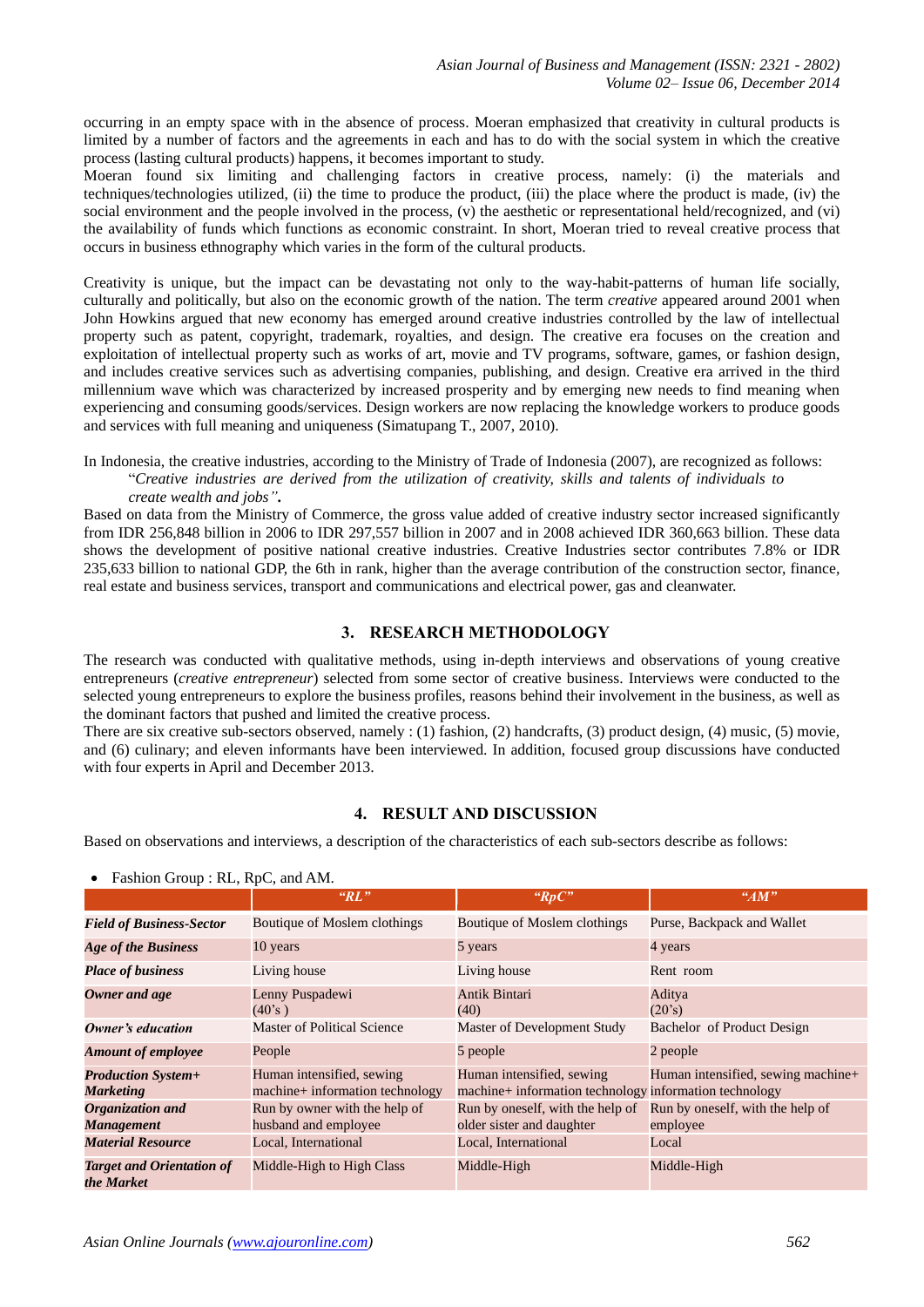|                                                               | " $The$ "                                                                                   | "CSP"                                                                                                                        | $^{\omega}MJ^{\omega}$                                     |
|---------------------------------------------------------------|---------------------------------------------------------------------------------------------|------------------------------------------------------------------------------------------------------------------------------|------------------------------------------------------------|
| <b>Field of Business-Sector</b>                               | Community-based book store,<br>handcraft, from soil and paper<br>(book separator, etc), etc | Various knitting handcraft: tissue<br>case, bags, water dispenser cover,<br>etc. Core businessInti; community<br>empowerment | Jewelry made from natural stones,<br>such as neckless, etc |
| <b>Age of the Business</b>                                    | $+/-$ 13 years                                                                              | $+$ - 7 years                                                                                                                | $+$ - 6 years                                              |
| <b>Place of business</b>                                      | Living house                                                                                | Living house                                                                                                                 | Living house                                               |
| Owner and age                                                 | Tarlen $(30's)$                                                                             | Grace Mamboo (50's)                                                                                                          | Irmina $(30's)$                                            |
| Owner's education                                             | Graduate in Communication<br>Science                                                        | Graduate in Chemistry, Researcher Graduate<br>of Material-Science                                                            |                                                            |
| <b>Amount of employee</b>                                     | 5 people                                                                                    | None. Empowering surrounding<br>citizens and sharing order to them                                                           | None                                                       |
| <b>Production System</b>                                      | Home-made                                                                                   | Home-made                                                                                                                    | Home-made                                                  |
| Organization and<br><b>Management</b>                         | Run by oneself, with the help of<br>employee                                                | Run by oneself                                                                                                               | Run by oneself                                             |
| <b>Material Resource</b>                                      | Local                                                                                       | Local, International                                                                                                         | Local                                                      |
| Target and Orientation of the Middle-High, domestic<br>Market |                                                                                             | All layers of demography,<br>domestic and abroad, wide range<br>of price                                                     | All layers of demography,<br>domestic and abroad           |

## • Handcraft Group : Tbc, CSP, and MJ

# • Music and Movies Group: Bk, PP, and JS

|                                 | "Bk"                                             | "PP"                           | $^{\prime\prime}JS^{\prime\prime}$                                                 |
|---------------------------------|--------------------------------------------------|--------------------------------|------------------------------------------------------------------------------------|
| <b>Field of Business-Sector</b> | Creative (heavy metal band)                      | Creative(pop-indie band)       | Creative(movie production)                                                         |
| <b>Age of the Business</b>      | $+/-$ 18 years                                   | $+$ - 5 years                  | $+ - 12$ years                                                                     |
| <b>Place of business</b>        | Private music Studio                             | Music Studio owned by Producer | Production House owned by<br>Producer                                              |
| Owner and age                   | Eben $(30's)$                                    | Yossi $(30's)$                 | Key Simangunsong $(40)$ 's)                                                        |
| Owner's education               | Graduate                                         | Master of Political Science    | <b>Graduate of Architecture</b>                                                    |
| <b>Amount of employee</b>       | None (team-work)                                 | None <i>(team-work)</i>        | None <i>(team-work)</i>                                                            |
| <b>Production System</b>        | Knowledge intensified,<br>technology intensified | intensified                    | Knowledge intensified, technology Knowledge intensified, technology<br>intensified |

## • Culinary and Design Group: RK, and KM

|                                                   | "RK"                                                   | "KM"                                                                     |
|---------------------------------------------------|--------------------------------------------------------|--------------------------------------------------------------------------|
| <b>Field of Business-Sector</b>                   | Oriental Dish                                          | Comic Design                                                             |
| <b>Age of the Business</b>                        | $+ - 10$ years                                         | $+$ - 20 years                                                           |
| <b>Place of business</b>                          | <b>Rented Outlets</b>                                  | Living house                                                             |
| Owner and Age                                     | Renaldo Panggabean (40's)                              | Toni Masdiono (50's)                                                     |
| Owner's education                                 | <b>Master of Management</b>                            | Master of Art and Design                                                 |
| <b>Amount of employee</b>                         | $+$ - 50 people                                        | None ( <i>team-work</i> )                                                |
| <b>Production System</b>                          | Human intensified, simple machinery                    | Knowledge intensified, technology<br>intensified                         |
| <b>Organization and Management</b>                | Run by oneself, with the help of wife and<br>employees | Run by oneself, once in a while with the help<br>of friends and students |
| <b>Material Resource</b>                          | Local                                                  | Local                                                                    |
| <b>Target and Orientation of the Market</b> Local |                                                        | International                                                            |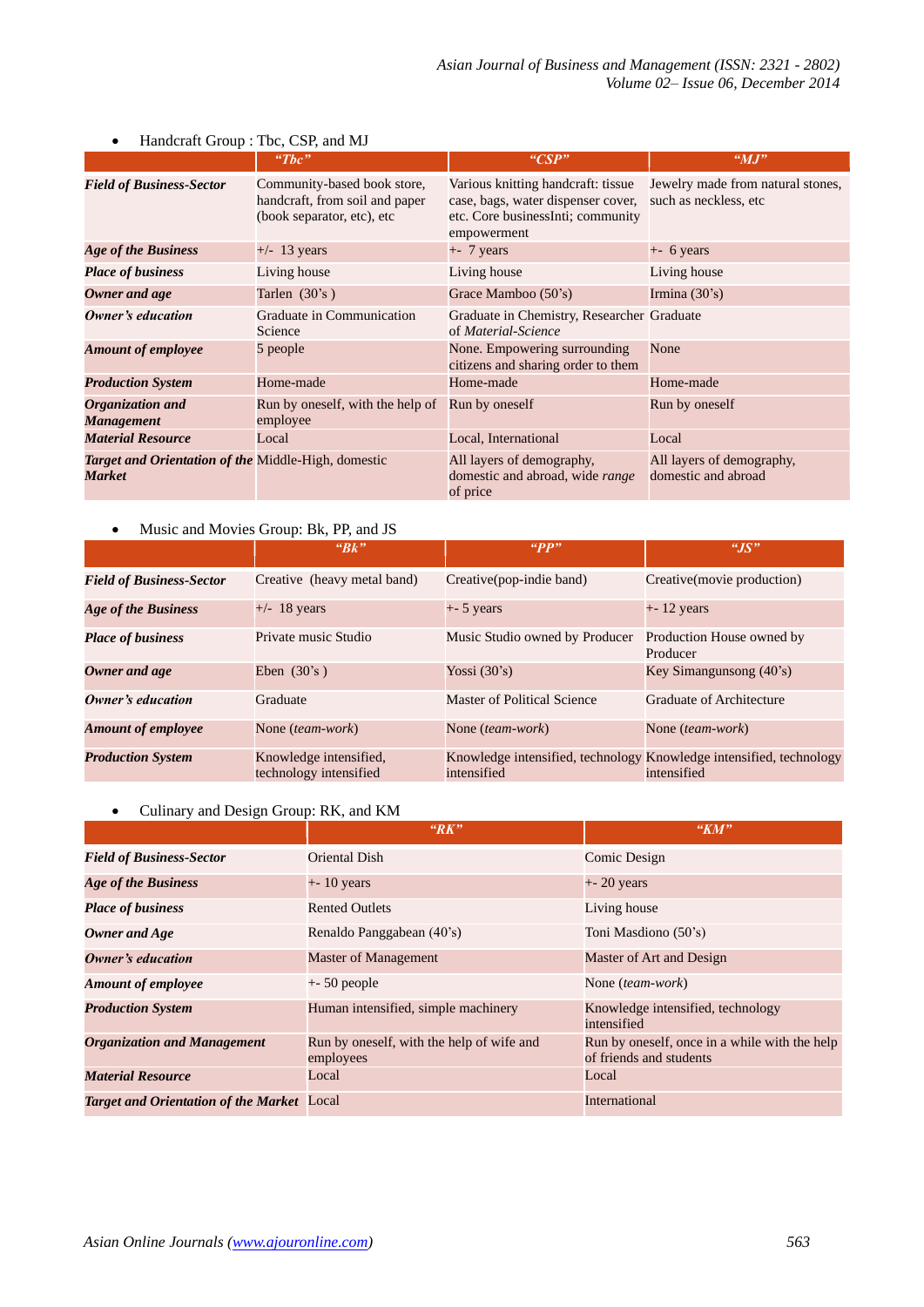# **5. CONCLUSSION**

Interviews have been conducted in 2013 from April to December. Summary of interviews after associated with six factors framework of Moeran, that plays important role in the creative process of business, are as follows:

#### **Compliance with the framework of Moeran**<sup>1</sup>

#### *a.* **Financial Limitations** :

*"We do not want to push ourselves to take a loan to foster our progress and growth. Many have proposed some soft loan to us. The thing is we do not want it. ... our ideology is to stand on our ground, on our own feet, with our strength and develop. We decided, we will move from that point, from what we have on hand. If we have only 10 thousand rupiahs, we start business with that amount. Later on, our mentality will develop and get stronger naturally. We will start a 100 thousand rupiahs business only when we already have the 100 thousand rupiahs*..."(Tbc, August 26, 2013)

*"In my business, advertising can be higher than the cost of production. Sometimes, our products should have been cheaper, but became more expensive. For example, in one exhibition we had to pay 12million rupiahs for rent, not to mention the transportation cost, and extra accommodation cost when the exhibition were held outside town. In the past, not only once we had to prepare a year in advance. It could happen only in keeping relation with others. So, we have to think how to display our product without it...*" (MJ, September 6, 2013)

*"We have some experiments on funny behavior. We tried running the business with keeping no money, or at least in a very limited amount (the minimum condition). Well, only one of us succeeded as far as I remember. And to our surprise, the business was successful. He really committed to it. His mentality and endurance were formed during the process*....."(AM,October 18, 2013)

#### *b.* **Limitations of materials, technologies, or worker** :

*"How we cut our fabric is also important. The skilled cutters know just how to produce more. Once, a friend of mine came from America. Based on my daughter advice, I made some pillow cases, bags and tissue case of calico cloth. To my surprise, people there just loved. They like things made of calico hand-made, rattan... there are still more segment to be found. We need only to be creative. When the price is suitable, that's it*."(CSP, September 6, 2013)

"*We were flooded with orders. The workers came and went. It was hard for hand-made business like ours, for it required skilled people. During the Ied holiday, or other holidays, all workers were off. And, they only returned when they ran out of money. So, we had to think seriously how to keep some of them during the holidays in case some main orders could not wait* ..."(CSP, September 6, 2013)

## c. **The limited of time**:

"…*I sent my work abroad. Indeed many orders for cartoons products came from other countries such as America to cartoon makers in Indonesia. I myself received many orders today from Singapore. This always happened: when an order was dealt, the fulfillment would be a challenge. There is no forgiveness for lateness. Lateness meant loss of order. Now, the internet help us with the business very much. But also the internet makes the customers very sensitive with time. What was one week in the past, now become one day, even some time one hour or so*...(KM, September 8, 2013).

*"The challenge is how to cope with low season after the peak. It was the case with fashion business. During the Ied Mubarak day, order was great. After that, next to nothing. The challenge was to maintain some order during the low season. Also when the gas price was up or the value of dollar is up. We must think hard*" (RL, August 26, 2013)

## *d.* **Limitations of the place or location**:

*"Tbc once started a business in Denpasar (Bali) in 2003 and lasted only until 2006 as I remember. It gave us a lesson that is to start a business based on community we must pay attention to the local culture. Besides Denpasar, a friend of mine once started a community-based business in Balikpapan (Kalimantan). Both ended up. The main difficulties in Denpasar was the strong cultural background, The Banjar Culture. When you offer* 

<u>.</u>

<sup>1</sup>(i) the materials and techniques/technologies utilized, (ii) the time to produce the product, (iii) the place where the product is made, (iv) the social environment and the people involved in the process,  $(v)$  the aesthetic or representational held/recognized, and (vi) the availability of funds which functions as economic constraint.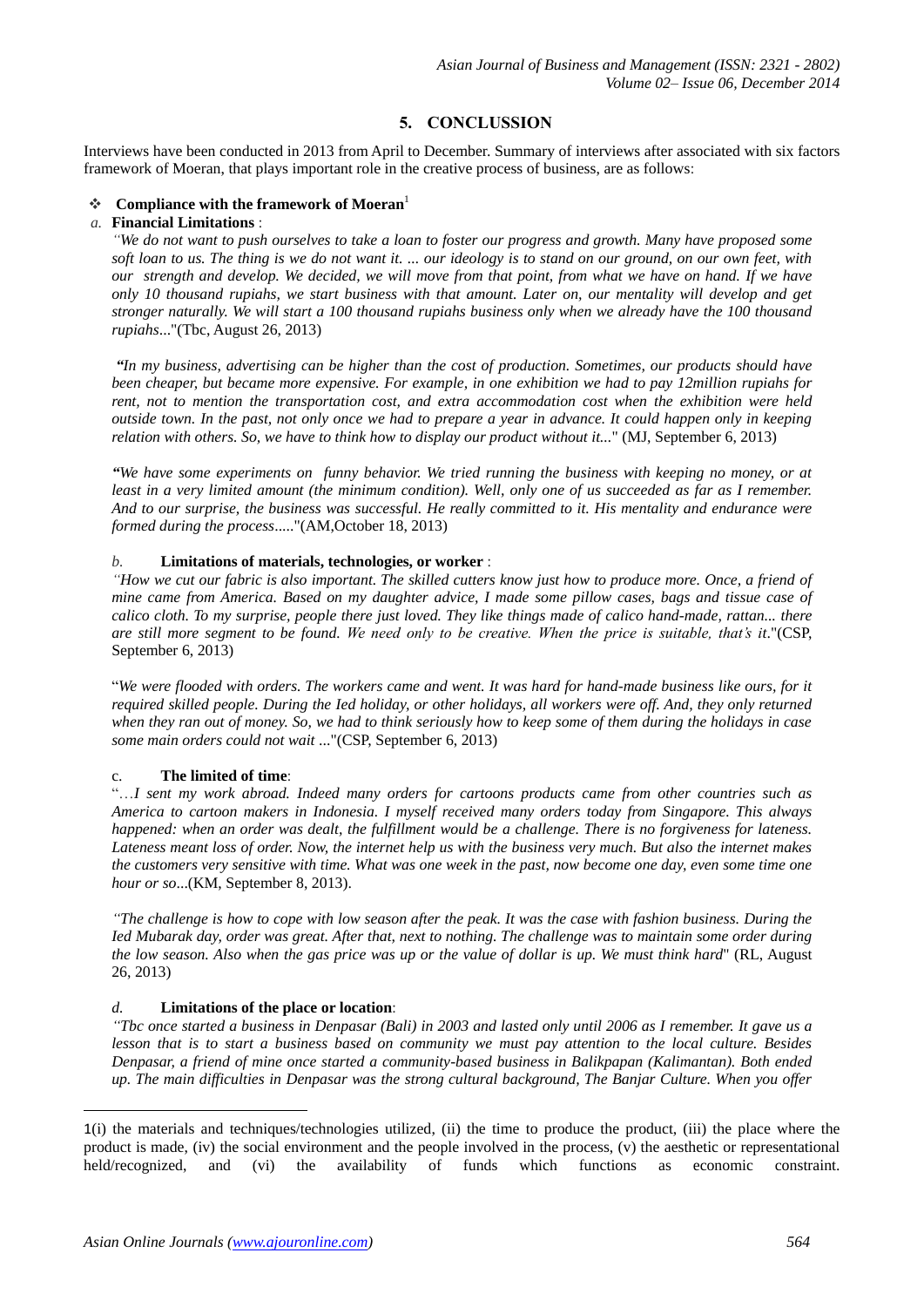*something new with a push, they will ressist. People of Balikpapan, an oil city, go to Jakarta for their entertainment. So, we need to think hard how to run the business in a place like those*...."(Tbc, August 26, 2013)

#### *e.* **Social environment (people surrounding)**:

*"When it came to government …unbelievable! Although you have paid much money (for the hotel, transportation, man hour, etc), the result was a big nothing. They never keep their promise. So, if you want to do business, fight for it on your own. Never count on help from any body*... "(CSP, September 6, 2013)

*"Creative Industries was behind the success of Korea's rise from the critical period of the 1998. They have a body by the name KOICA. It is embodies all creative industries in Korea, including the music, up to the promotion. They are well prepared not just beginners. Its promotes them everywhere around the world. That is the reason for their rapid rise*..."(KM, September 6, 2013)

## *f.* **Recognized Social Representations (Aesthetics)**:

*"Wrong choice of color can be serious. Color determines the targeted class. For example, basic colors tell about low class market, while mixed color ethnic, and soft color high class people. There are many things that determine the life of products*..."(CSP, September 6, 2013)

*"Now, I sell at the range of Rp200 – 600 thousands, targeting students market and young workers, or fresh graduate at the average. Canvas which is rough is used for the basic cloth*."(AM, Oktober 18,2013)

#### • Non-compliance with the framework Moeran:

#### **Network**

*"It's not the case in Bandung. People in Bandung like to meet, and that's just beneficial, welcome curiosity and trial and errors in starting new emerging business until time let everyone know that doing business is not as easy as they think in advance. There are three big communities of entrepreneurs in Bandung: HIPMI, JCI and Ngadu Ide. I chose Ngadu Ide due to its freedom from politics just like the two others. We, young people, prefer non-formal setting*..."(AM, October 18, 2013)

*"Network is important. A friend of mine has a link to the ministry of KUKM. On observing our products that I would exhibit, he said that he would help market the products. From there I get link to Carrefour, a free space to exhibit, and was granted mebeluair*..."(CSP, September 6, 2013)

*"It happened that we were seen by the Kadin officers and offered to be a member. We were not required to pay the membership charge. Also, after that event, we were frequently offered various trainings. Though not all suitable to our business, still we can get networking and experiences. That experience gave us spirit. I have to go on this business. The opportunity is already there...*". (MJ,September 6, 2013)

*"Building network in other cities is important for Tobucil. Besides in Bandung, we have friends in Yogyakarta and Jakarta. We in the network still keep in touch with each other. If we are going to Jakarta for example, we try to read the changes that take place there, who the key players are; which community plays which store. We try to read the movement there. As simple as it is, we try to maintain the relationship...*". (Tbc, August 26, 2013)

### **6. INTERPRETATION AND SUGGESTION**

The results of the interviews and interpretations are summarized as follows:

- 1. Innovation is perceived by the performer as new ideas that should continue to emerge and grow along the creative effort and get bigger. Innovation is perceived as new designs that suit market tastes in fashion case (Muslim clothing, bags, and accessories). Innovation is associated with creativity that can emerge and continue to grow in a supportive working environment.
- 2. Dominant factors that drive the emergence of creative process in the six sub-sectors studied with the use of Moeran framework and the interpretation of the interview results indicate compliance with the six-factor constraints and triggers of creative process as showed by Moeran framework. These six factors are:(i) materials and techniques/technologies used, (ii) the limitation of time, (iii) the place or city, (iv) the social environment or people who involved in the process, (v) recognized aesthetic or representational , and (vi) the availability of funds as an economic constraints.
- 3. In addition to the six important factors of Moeran , this research also found another key factor that is important to the creativity process, namely: (i) the atmosphere of the city and networking or network.
- **4.** Technology plays an important role in generating and maintaining creativity process in those businesses. This was revealed in an interview with young entrepreneurs, and in the focus group discussions, and also discussions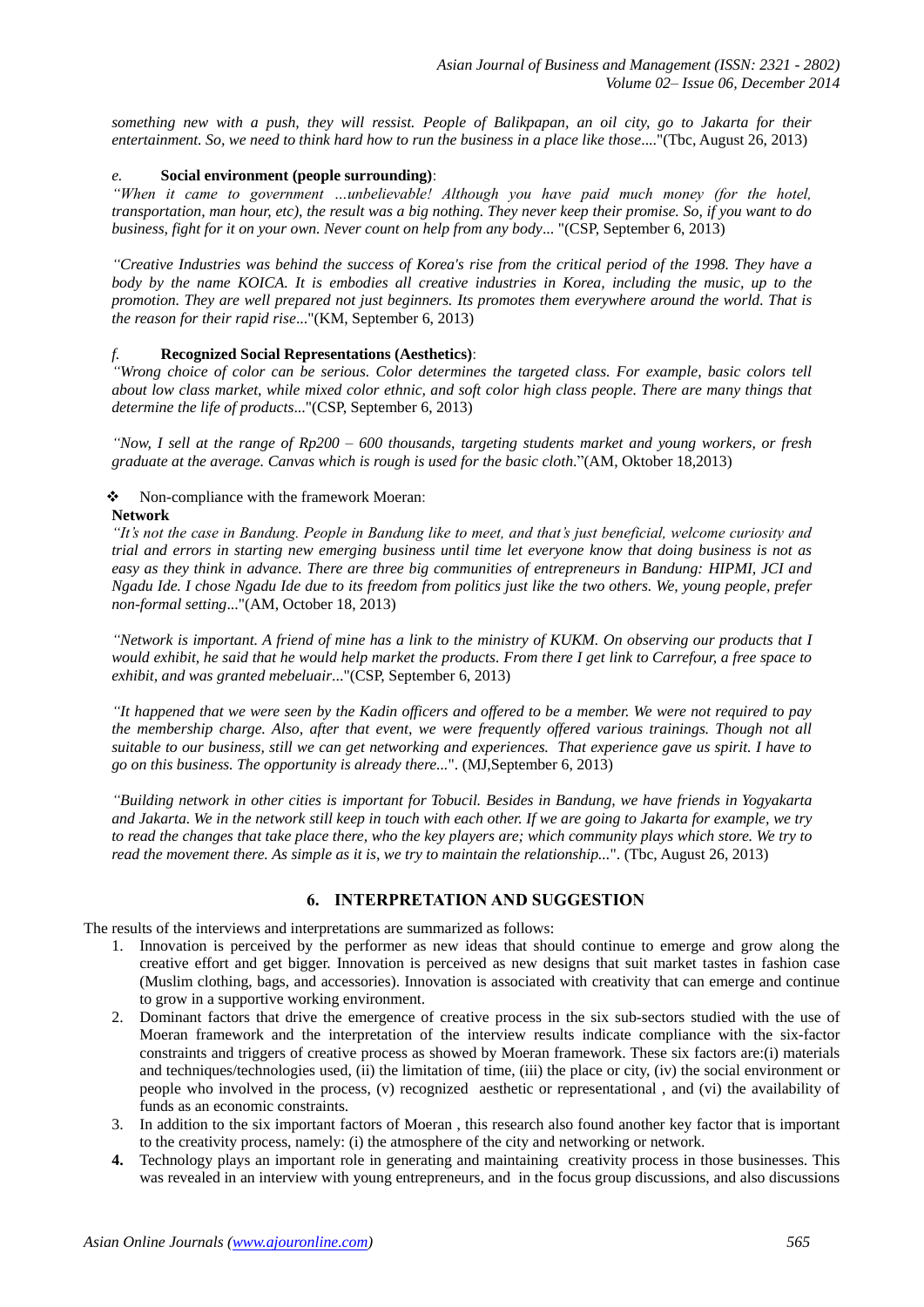at the conference. Thanks to the information technology, the business process and transactions could run faster, and business networking could also be created through the technology. However, the same technology could also block business due to ideas or new designs theft done efficiently and effectively through the technology. Instead of being hampered by the negative side of technology, the perpetrators are motivated to bring forth new ideas that differ from previous ideas and they are not afraid unrivaled.

Moeran framework about creative process is renewed by findings of this research as follow :



Figure 2. Our New Model of Creativity Process and Constraints